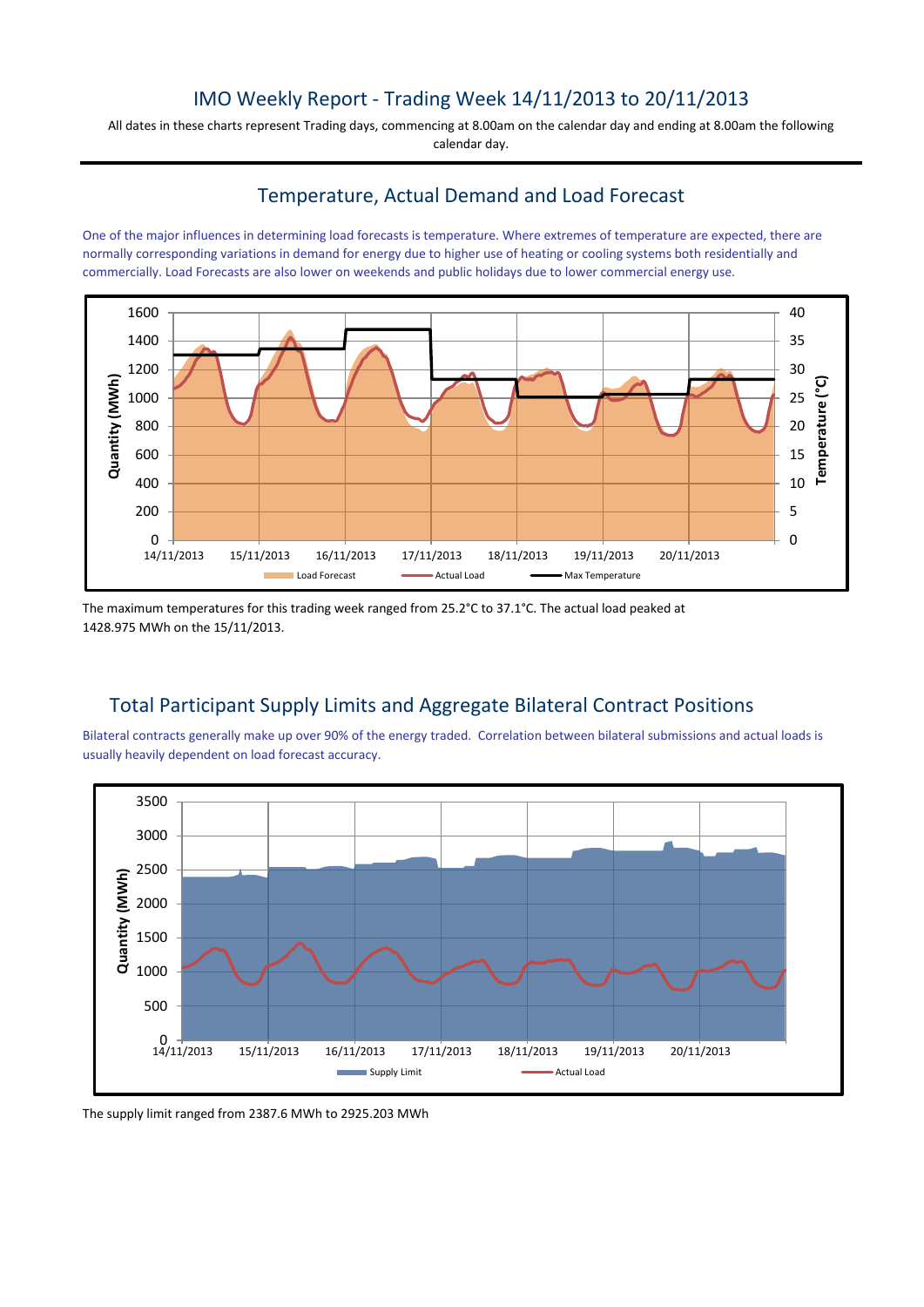#### Net Balancing Market Trades

Bilateral contracts and STEM trading are generally based on the forecast energy requirements of Participants. When the forecast requirements are higher or lower than the actual requirements for a day, this Market energy must be bought and sold in the balancing mechanism. This graph shows the estimated net balancing trades.



The majority of the balancing activity this week occurred within Balancing Demand. The maximum balancing demand for the week reached 121.218 MWh on the 18/11/2013. The maximum balancing supply for the week reached -111.381 MWh on the 20/11/2012.

## Total Traded Energy

This chart represents a comparison between the total net energy that is traded in Bilateral Contracts, the STEM and the balancing mechanism. Balancing Supply represents cases in which the total contract position is greater than the demand and customers must supply energy back to balancing. Balancing Demand represents cases in which the total contract position is less than the demand and customers must purchase energy from balancing.



Total balancing supply equalled -5315.225 MWh whereas total balancing demand equalled 11381.16 MWh. The Total STEM Traded quantity was 27937.977 MWh, with the STEM Clearing Quantity ranging between 12.325 MWh and 163.399 MWh.